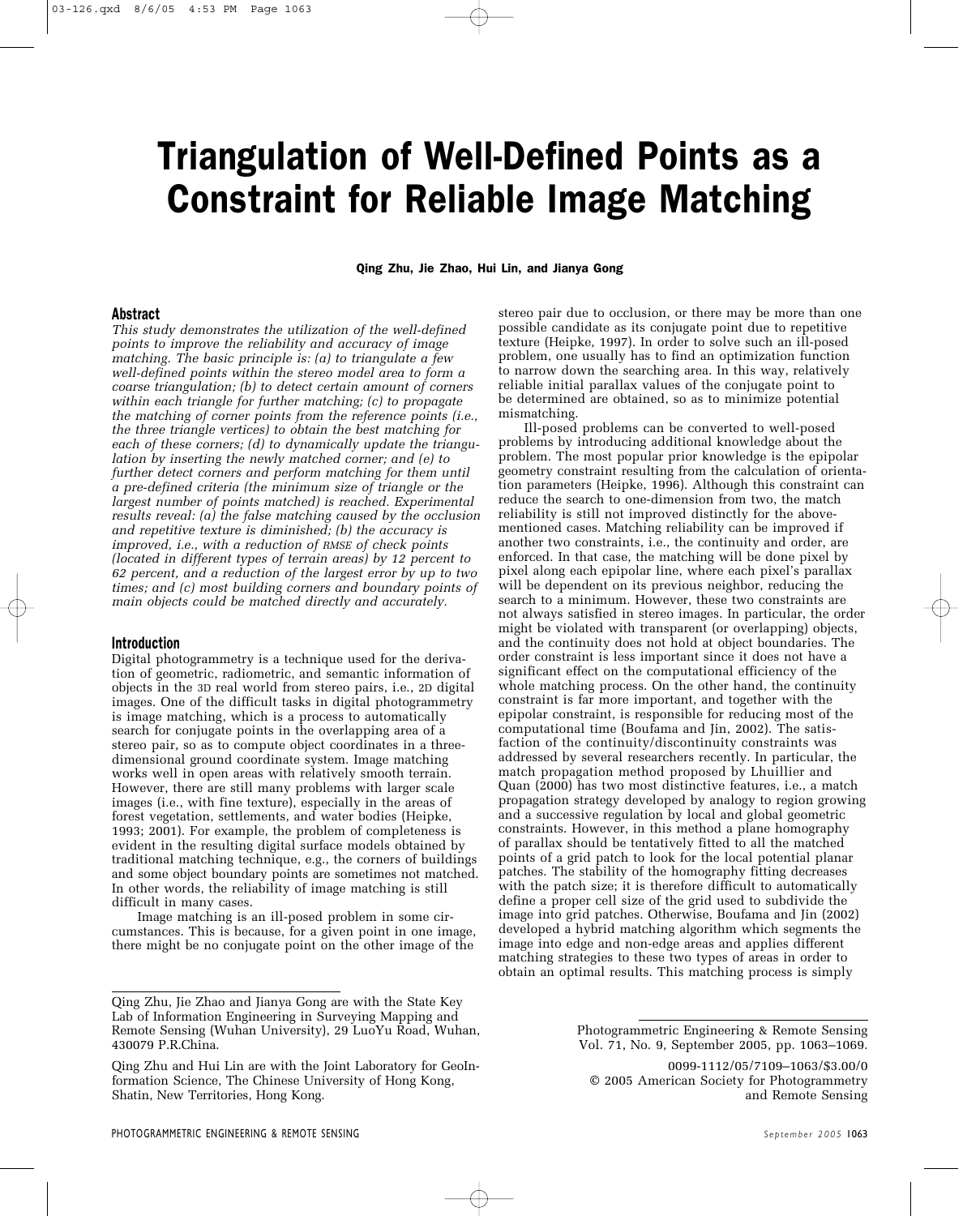based on the epipolar line constraint and the hypothesis of a smooth surface for non-edge regions; there are still difficulties for the reliable matching of real images with poor texture. A Voronoi diagram-based stereo matching algorithm was proposed by Tang *et al*. (2002). This method attempts to use *N* seed points (reliably matched feature points) to subdivide the whole image into *N* Voronoi Cells, and then, the corresponding relations are propagated from the seed in each cell until all pixels within this cell are processed. It is obvious that a number of seed points within symmetrical distribution over the whole image are critical for the good performance of matching result. However, it is still a problem to obtain enough reliable seed points automatically.

This paper proposes a new matching method to control the computational complexity and to ensure high reliability of the results. This method utilizes traditional epipolar geometry and local continuity constraints based on adaptive triangulation of well-defined points. Here, well-defined points stand for symmetrically-distributed and correctlymatched prominent image corner points. Each triangle forms a local continuity constraint area for matching, in which the match will be propagated. Adaptive triangulation means that the triangulation will be dynamically refined by inserting a new matched point. The match propagation refers to the use of prior information relating to previously matched points to generate new matching points. Based on the adaptive triangulation constraint, this method improves the performance of automatic image matching.

This paper is divided into six sections: following this introduction, the second section outlines the principle of the new image matching strategy. The details are then described followed by experimental results with real image pairs, which demonstrate the accuracy and the reliability of the method. Finally, some concluding remarks are given.

# The Principle of Triangulation Constraint by Means of Well-defined Points for Image Matching

During the relative orientation and automatic aerial triangulation (as a dense tie points pattern) process, the number of matching candidate points, which are selected automatically or semi-automatically for each image, could exceed several hundred. After a sophisticated gross error detection and removal, the remaining (points primarily situated in good texture positions and successfully matched) can be considered as the initial well-defined points, and thus utilized as reliable prior knowledge for posterior dense image matching. Since the terrain surface is considered as either continuous smooth surface or discontinuous broken surface, it is noticeable that most of the well-defined points are located on the edge of break areas. From this point of view, the authors propose that the coarser characteristics of terrain patches, which are triangles formed by the nearest well-defined points, are regarded as planar surfaces in the object space. This kind of continuity constraint is also correct for parallax in the image space based on the photographic geometry. Based on the local continuity constraint, the possible corners of the finer relief units in each triangle areas are extracted as match candidates, and then, the coarse triangulation is refined into a finer triangulation by inserting the best-matched corner point in it. The matching propagation process (including the corners extraction, the matching propagation, and the triangulation refining) is implemented iteratively until the density of the final matched points is accepted.

In summary, the basic principle of the new matching method is:

1. To triangulate a few well-defined points within the stereo model area to form two corresponding coarse triangulations;



- 2. To detect a certain amount of corners within each corresponding triangles  $\Delta abc$  and  $\Delta a'b'c'$  for further matching, i.e., detection of corner points  $\{p_i; 1 \le i \le n\}$  in  $\Delta abc$  and  $\{p'_i;$  $1 \leq j \leq n$  in  $\Delta a'b'c'$  ( $n \cong 5$  to 8);
- 3. To locate for each corner, e.g., *p*, its neighboring triangle *abc* and to choose the reference-point amongst *a*, *b*, and *c*: the one with maximal ratio of reliability and its distance to *p*, i.e., *Max* {(*a*, *a*-)/*Dist*(*a*, *p*), (*b*, *b*-)/*Dist*(*b*, *p*),  $\psi(c, c')$ *Dist*(*c*, *p*)}. Here, the matching reliability measurement  $\psi(a, a')$  is a numerical indicator which measures the quality and reliability of the correlativity between a conjugate point-pair (*a*, *a*-) as Equation 6;
- 4. To propagate the matching from the reference points (e.g., *a*, *a*') to corner point *p*, i.e., for each corner  $p'$ <sub>*j*</sub> (1  $\leq$  *j*  $\leq$  *n*) in  $\Delta a'b'c'$ : if it satisfies the condition defined by Equation 4, then compute  $\psi(p_i, p'_j)$ . If there are more than one corner of  $p'_j$ satisfing the condition defined by Equation 4, only the corner with maximal  $\psi(p_i, p'_j)$  is selected as the best conjugate point  $p'$  in  $\Delta a'b'c'$  for corner *p*, and the stereo corners  $(p, p')$  are then inserted into the stereo triangulations, respectively; and
- 5. To further detect corners in new triangles and perform matching propagation until a pre-defined criteria (the minimum size of triangle or the largest matched points number) is reached.

The flow chart of the new matching algorithm is shown in Figure 1, and the key issues of this algorithm are discussed in detail in the coming sections.

# Image Matching Algorithm Based on the Triangulation Constraint

### Initial Well-defined Points and Their Triangulation

In the general work flow of an existing commercial digital photogrammetric workstation (DPW), a set of conjugate point pairs are generated during relative orientation or automatic aerial triangulation: evenly distributed image corner points are extracted from both images and then matched using the correlation techniques. These corrected, matched points are used to calculate the epipolar geometry, which is then used as a constraint to convert the latter matching procedure from two-dimensional search problem to a one-dimensional search problem. These well-defined points are used to construct the initial coarse triangulation (See Figure 2), in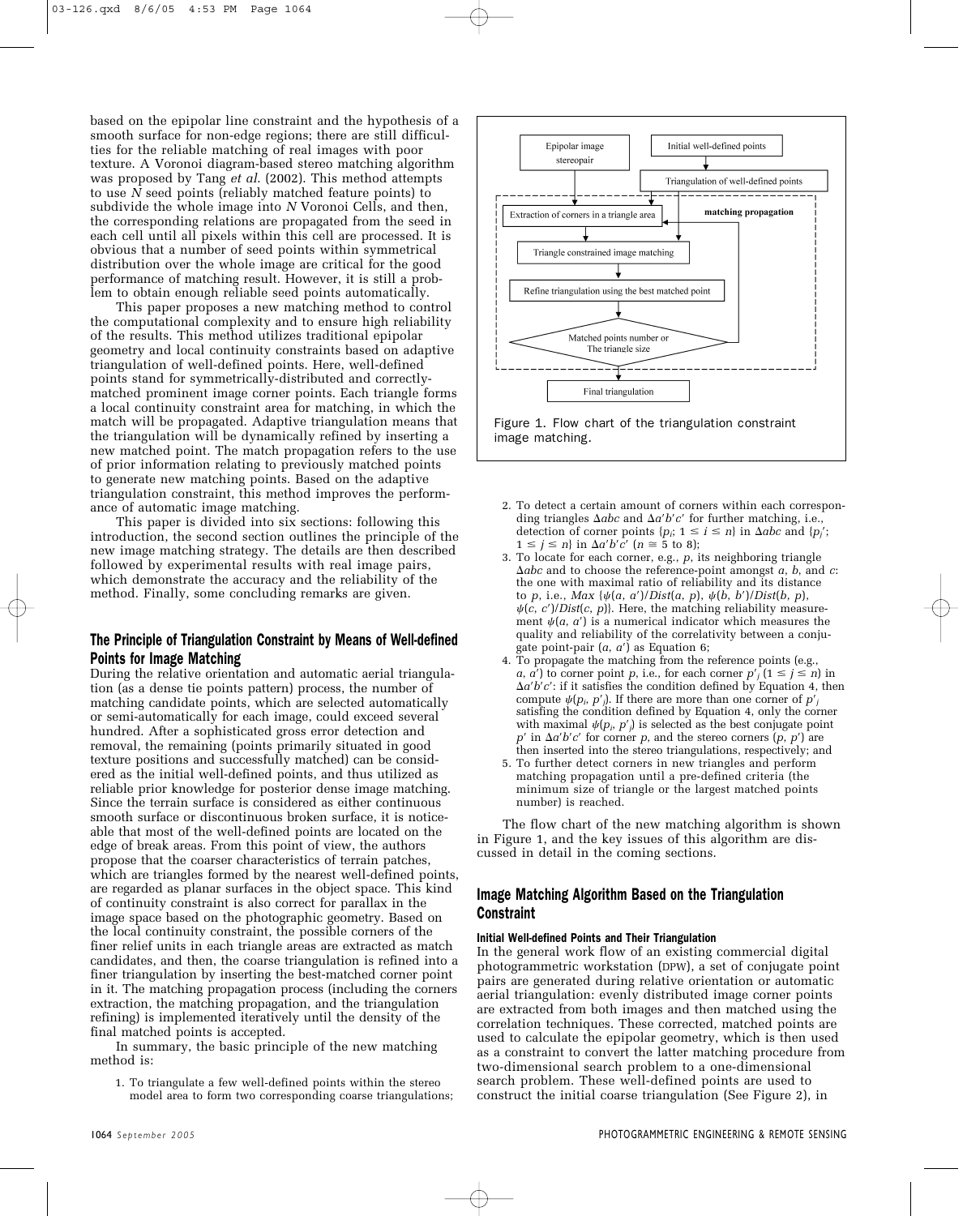

Figure 2. The Delaunay triangulation of the initial welldefined points.

which each triangle forms a local constraint area with three matched points as vertices. In order to triangulate the most nearest points, the Delaunay triangulation is a good choice due to its convenient dynamic generation with unique characteristics and good geometry to random distributed sparse points (Tuceryan and Chorzempa, 1991; Bern and Eppstein, 1992; Li and Zhu, 2003). The Delaunay triangulation of a point set is a collection of edges satisfying an "empty circle" property: for each triangle we can find a circle containing the triangle's vertices but not containing any other points. Delaunay triangulation is also well-known as the geometric dual of the Voronoi diagram (a collection of geometric objects is a partition of space into cells, each of which consists of the points closer to one particular object than to any others). Because the triangulation will be iteratively refined during the matching propagation procedure, the incremental insertion algorithm of triangulation is adopted (Lawson, 1977).

#### Matching Propagation

Matching propagation refers to the propagation of matching relations from matched reference points to undetermined corner points. As shown in Figure 1, the triangle continuity constraint is used through the propagation procedure.

The first step of matching propagation is to detect a certain amount of image corner points within a triangle to be processed as the matching candidates from the epipolar stereopair. The choice of corner detector is primarily based on two criteria: repeatability rate and information content. The repeatability rate evaluates the geometric stability under different transformations, which is defined as the

number of points repeated between two images with respect to the total number of detected points. The information content is a measure of the distinctiveness of a detected corner. Schmid *et al*. (2000) evaluated different corner detectors using these two criteria, and concluded that the Harris corner detector satisfies these two criteria best. Therefore, in each triangular constraint area of the stereopair, a set of prominent corners (e.g., five to eight point-pairs in our experiment) are detected out using the Harris corner detector during the propagation procedure. For example, let  $p_i$ ,  $p'_j$ ,  $(i = 1 \ldots n, j = 1 \ldots n')$  be the extracted corner points from the two corresponding propagation areas. Let  $P = \{p_i; i = 1 \ldots n\}$ ,  $P' = \{p'_j; j = 1\}$ 1... *n*-} be corner sets respectively.

The second propagation step is the triangle constrained matching. Supposing that the potential matching point-pair are  $(p_i, p'_i)$ ,  $p_i \in P$ ,  $p''_i \in P'$ , their parallax should to some degree be related to that of the reference points, such as the point (*a*, *a*-) shown in Figure 3. Their parallax gradient is defined to be the ratio of their difference in parallax to their distance plus  $(\rho_p - \rho_a)/2$  in the image (Zhang and Shan, 2000):

$$
PG = \frac{| \rho_p - \rho_a |}{|Dist_{pa} + (\rho_p - \rho_a)/2|} \tag{1}
$$

where,  $Dist_{pa}$  denotes the Euclidean distance between  $p_i$  and *a*. Experiments in psychophysics have provided evidence that human perception imposes the constraint that the parallax gradient *PG* is upper-bounded by a limit *K*, where *K* is a coefficient relating to psychophysics. The parallax gradient limit *K* is a free parameter, which can be varied over a range (0, 2). The theoretical limit for an opaque surface is  $K = 2$  (Pollard *et al.*, 1986), although the range of allowable surface is extensive with this value, and disambiguating power is weak because false matches receive and exchange as much support as correct ones. "An intermediate value, e.g., between 0.5 and 1 (in our experiment, as a good choice the value 1 was employed), allow selection of a convenient trade-off point between allowable scene surface jaggedness and disambiguating power because it turns out that most false matches produce relatively high parallax gradients" (Zhang and Shan, 2000). That is, if a point on an object is perceived, its neighboring points having  $PG > K$  are simply not perceived correctly. Then, imposed by the gradient limit constraint  $PG \leq K$ , there is in Equation 2 from Equation 1:

$$
|\rho_p - \rho_a| \le K |Dist_{pa} + (\rho_p - \rho_a)/2|.
$$
 (2)

Using inequation  $|v_1 + v_2| \le |v_1| + |v_2|$  for any vectors  $v_1$  and  $v_2$ , there is

$$
|\rho_p - \rho_a| \leq KDist_{pa} + K |(\rho_p - \rho_a)/2| \tag{3}
$$



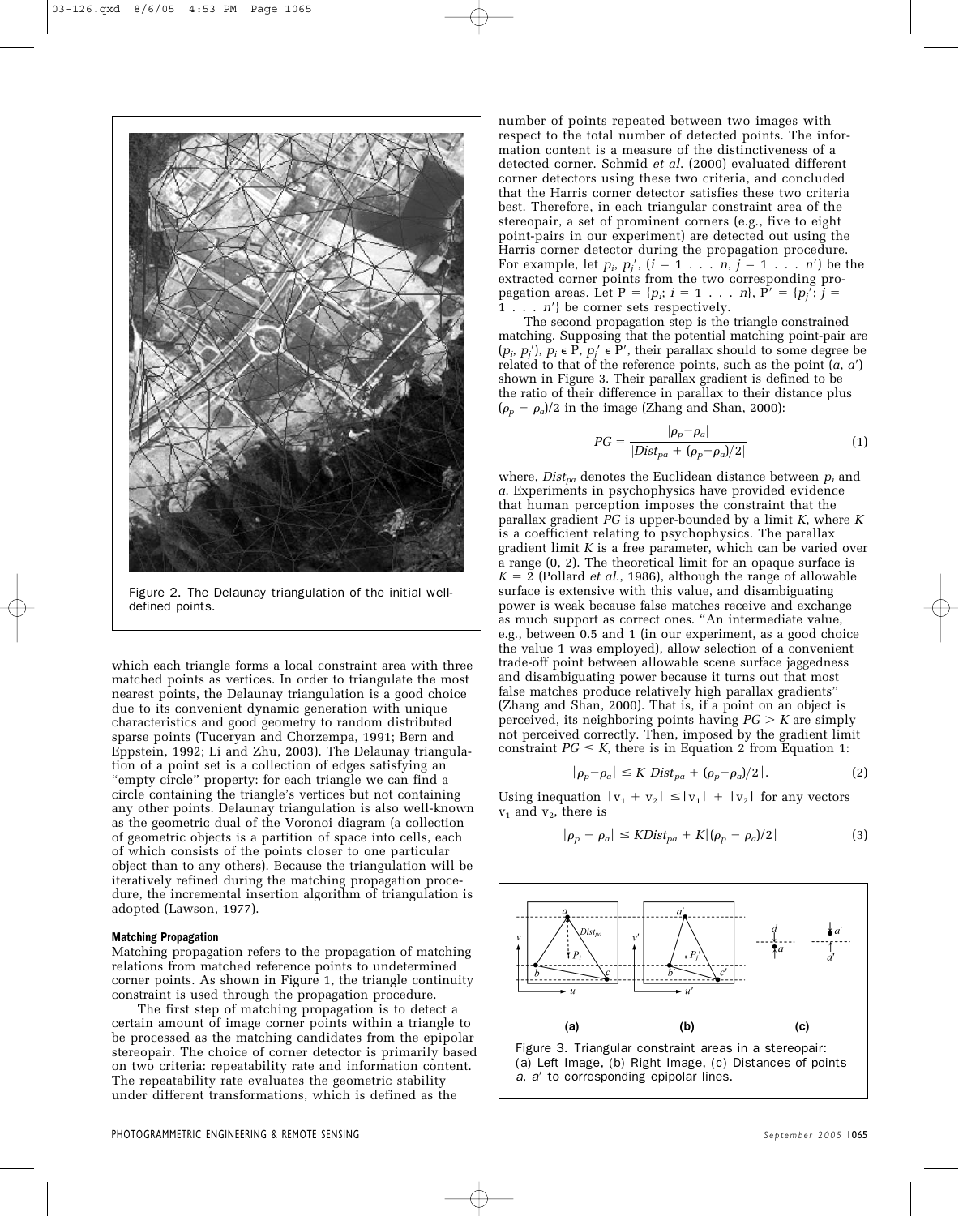which leads immediately, for  $K < 2$ , to

$$
|\rho_p - \rho_a| \le \frac{2K}{2 - K} Dist_{pa}.
$$
 (4)

Given a candidate match point  $p_i$  in the neighborhood of  $a$ , its conjugate point  $p'_i$  that satisfies the parallax gradient constraint with limit *K* must be inside a disk centered at  $p_i + \rho_a$  with radius equal to  $\frac{2K}{2-K}$  *Dist<sub>pa</sub>*, and is referred to as the *continuity disk*. In other words, if there is no any other knowledge, the best prediction of the parallax of  $p_i$  is equal to *a* within the continuity disk.

The principal problem of propagation is to select the proper well-defined reference point. In the constraint triangle surrounding the point  $p_i$ , there are three candidate reference points, such as the vertices *a*, *b*, and *c*. Even though it can be expected that the nearest well-defined reference point has more influence on the definition of candidate match's continuity disk in most cases, yet in our method, only the reference point with the highest matching reliability  $\psi$  as will be described will be selected for the match propagation. Once the reference point is determined, the chief task is to propagate the match from the reference point to the candidate match point  $p_i$ , i.e., to find its conjugate point from set P'. If there is no conjugate point matched according to the parallax limit defined as Equation 4, the match is considered as a null match. If there are multiple candidate conjugate points for  $p_i$ , the one with the highest matching reliability  $\psi$  is the result. Thus, the matched corner is called the *best matched point*.

The third step of the propagation procedure is to refine the triangulation by inserting the best matched point into it. The new matched point is therefore used as a new welldefined reference point in the subsequent matching process. In an iterative matching propagation procedure, an increasing number of new matched points will be obtained and inserted to the triangulation until a pre-defined criteria is reached.

#### Matching Reliability Measurement

Each matched point-pair has two important attributes, the parallax and the reliability. In a stereopair such as that shown in Figure 3, the vertices *a*, *b*, and *c* are points in the left image which form a triangular propagation area. Their conjugate points  $a'$ ,  $b'$ , and  $c'$  form a corresponding triangle in the right image. Their corresponding epipolar lines are represented as dotted lines. Let the image space coordinates of point  $a$  and  $a'$  be ( $u$ ,  $v$ ) and ( $u'$ ,  $v'$ ), then the parallax  $\rho$  is the difference of coordinates between the reference pointpair:

$$
\rho = a' - a = \begin{bmatrix} u' - u \\ v' - v \end{bmatrix}.
$$
 (5)

The reference point pair  $(a, a')$  should satisfy the epipolar constraint and the correlation constraint within a fixed tolerance (Zhong and Zhang, 2002). The reliability  $\psi$  defined in Equation 6 is used to quantitatively measure the matching reliability:

$$
\psi(r,d,d') = r \times f\left(\sqrt{d^2 + d'^2}\right),\tag{6}
$$

$$
f(x) = \begin{cases} 1 - \frac{x}{\sigma} & \text{if } 0 \le x \le \sigma \\ 0 & \text{else} \end{cases}
$$
 (7)

where,  $\sigma$  is a threshold to describe the extent satisfying the epipolar constraint, *d* and *d'* are the distances of points *a* and *a'* to their corresponding epipolar lines as shown in Figure 3 c, *r* is the zero-mean normalized cross-correlation

measure for a (*m*, *n*) window around the points *a* and *a* respectively, which is invariably between  $-1$  and 1, and is defined as:

$$
r = \frac{\sum_{j=1}^{m} \sum_{j=1}^{n} [(x_{ij} - \overline{x})(y_{ij} - \overline{y})]}{\sqrt{\sum_{i=1}^{m} \sum_{j=1}^{n} (x_{ij} - \overline{x})^{2}} \sqrt{\sum_{i=1}^{m} \sum_{j=1}^{n} (y_{ij} - \overline{y})^{2}}}
$$
(8)

$$
\bar{x} = \frac{1}{m \times n} \sum_{i=1}^{m} \sum_{j=1}^{n} x_{ij}
$$
 (9)

$$
\bar{y} = \frac{1}{m \times n} \sum_{i=1}^{m} \sum_{j=1}^{n} y_{ij}
$$
 (10)

where  $x_{ii}$  and  $y_{ii}$  are gray level values of the pixels in correlation windows.

The matching reliabilities of the other two matched point pairs  $(b, b')$  and  $(c, c')$  are also calculated in the same manner.

## Implementational Issues

#### Issue One

In each single loop of the recursive matching propagation procedure, a set of image corner points in each triangle area will be extracted at first, and the best one (if there is) is then matched out using the aforementioned method. For corner extraction, there are two different strategies, i.e., performed globally in the whole image, or performed in each triangle separately. If globally extracting all the corners before matching propagation process, the matching process could be quicker, but it is harder to control the completeness of the results because among the candidate corners there would be a lot of null matches. However, if dynamically extracting the corners in each triangle area during the matching propagation procedure, it is convenient to enable the density of matched points adaptive to the terrain characteristics. For example, the matching propagation can be ended in a triangle when there is no proper matched point, or when the size of triangle area is small enough, or when the total matched points number is accepted.

#### Issue Two

During the matching propagation procedure, it is significant to quickly find the triangle enclosing a point for both the refinement of the triangulation mesh dynamically by inserting new matched points and the selection of the well-defined reference points for a candidate match. A fast and reliable method is the so-called "walk through triangulation" algorithm proposed by Mucke *et al*. (1996). To find a triangle that contains a new point, the algorithm starts from any arbitrary triangle and finds the homogeneous coordinates of the new point with respect to each edge of the triangle. If all the area coordinates of the point are positive, then the point falls within this triangle. If not, we walk across the edge that has negative coordinates and repeat the same procedure for the new triangle. This method is proved to take expected

computation time close to  $O(n^{\frac{1}{2}})$  for point location in two dimensional Delaunay triangulation of *n* random points (Su and Drysdale, 1997; Sundareswara and Schrater, 2003).

#### Issue Three

The refinement of triangulation by inserting a new matched point is not only to split the triangle enclosing the point into three, but also to update all the influenced adjacent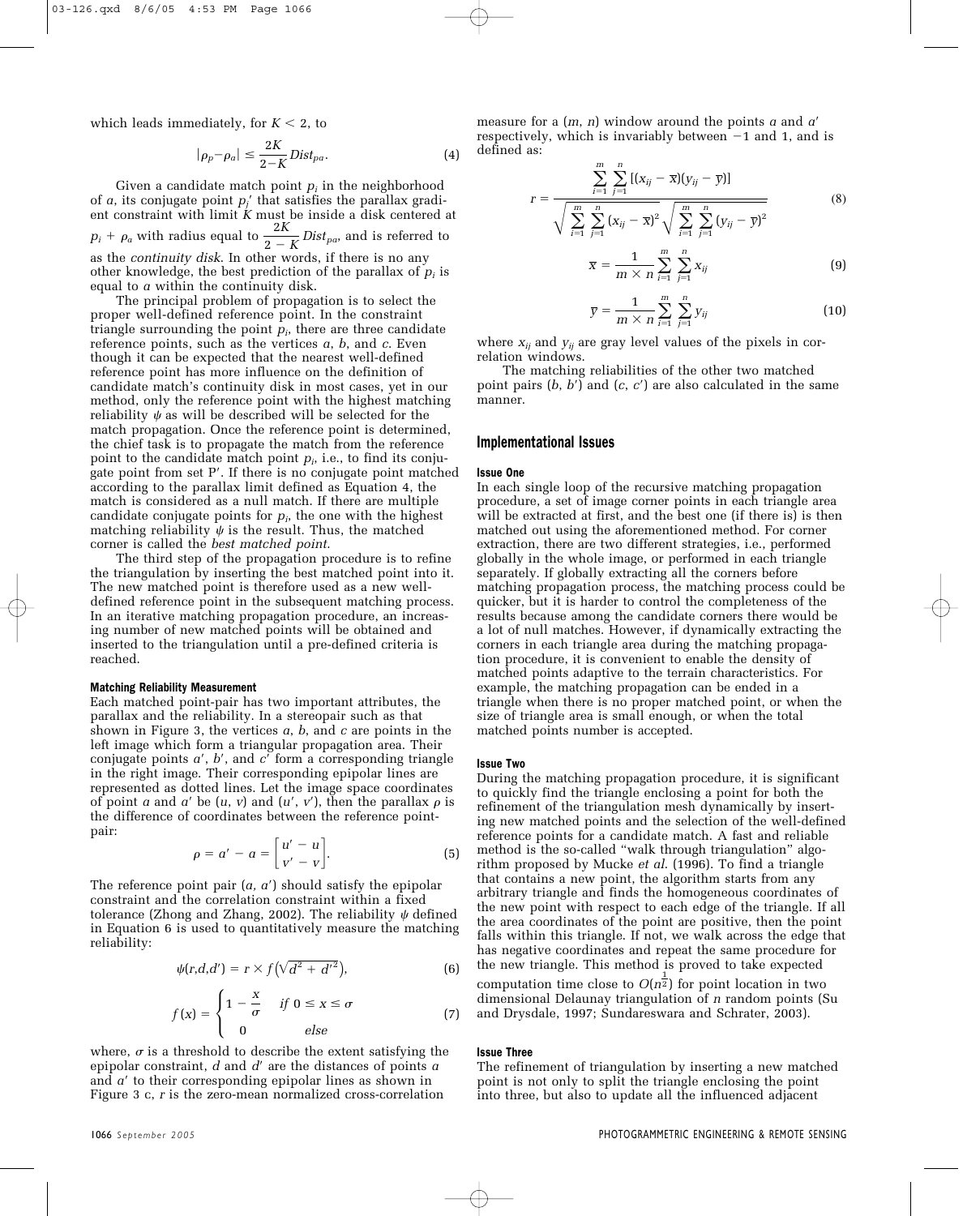triangles according to the Delaunay criterion. For example, a fast and reliable insertion method is first to eliminate this triangle and any adjacent triangles that contain this new point in their circumcircle, and then to retriangulate the resulting empty spot. The expected time to insert a new point is roughly *O*(*n*) where *n* is the current number of points (Su and Drysdale, 1997).

# Experimental Testing

In order to investigate the reliability and accuracy of the matching method described above, a Supresoft's VirtuoZo® NT© (a commercial DPW made in China) is selected as the reference platform for the photogrammetric processing of real aerial stereopairs. Our choice of the VirtuoZo<sup>®</sup> NT<sup>®</sup> as a reference platform is under the two considerations: the first reason is its accuracy. Baltsavias *et al*. (1996) investigated the digital terrain model (DTM) generation by Leica/Helava's DPW 770 with SOCET SET<sup>®</sup> digital photogrammetric software and VirtuoZo® NT© digital photogrammetric systems, and concluded that both systems (DPW 770 and VirtuoZo® NT©) are useful for automatic DTM generation and deliver similar accuracy. Another consideration concerns its availability; Virtuo $Z^o$ <sup>®</sup> NT<sup>®</sup> is now widely used in the production of digital terrain models and digital orthoimages in China.

In order to test the stability and effectiveness of this new matching method, there are four different aerial stereopairs used in our experiment, which are taken from four types of land-cover, i.e., the flat area and the water area with poor textures, the building area, and the mountainous area with better textures.

TABLE 1. COMPARISON RESULTS BETWEEN THE NEW MATCHING METHOD AND THE EXISTING METHOD

| Accuracy                                                     | New Method                       |                                  | <b>Existing Method</b>           |                                  |
|--------------------------------------------------------------|----------------------------------|----------------------------------|----------------------------------|----------------------------------|
| Check Points                                                 | $RMSE0$ $(m)$                    | $Max_{0}$ ( <i>m</i> )           | RMSE <sub>1</sub> $(m)$          | $Max_1(m)$                       |
| Building area<br>Water area<br>Mountainous area<br>Flat area | 0.103<br>0.337<br>0.182<br>0.210 | 0.317<br>1.071<br>0.464<br>0.439 | 0.268<br>0.879<br>0.207<br>0.252 | 0.692<br>3.331<br>0.815<br>0.877 |

The experiment is straightforward and can be divided roughly into five main parts:

- (1) VirtuoZo®  $NT^{\circ}$  is used for all the inner orientation and relative orientation, and to generate the four epipolar stereopairs. After these processes, a first set of well-defined point pairs within 181 to 200 points for each stereopair are collected.
- (2) Four gridded digital surface models are automatically generated by VirtuoZo® NT<sup>®</sup> (with  $492 \times 839 = 412,788$ ) points).
- (3) Based on the epipolar stereopairs, the adaptive triangle constrained image matching is carried out. The maximum number of matched points is used to end the match propagation. Four triangulated digital surface models with 412,788 points (the same points number as that generated by VirtuoZo® NT<sup>®</sup>) were obtained automatically.
- (4) For comparison purposes, 200 checkpoints for each stereopairs were measured manually using VirtuoZo® NT©. The locations of these checkpoints are distributed over four types of terrain surfaces.
- (5) The manually measured elevations of the checkpoints are compared with the bilinear interpolated values at the corresponding planimetric positions from digital surface models generated by VirtuoZo® NT<sup>®</sup> and our new method, respectively.

The comparison results are listed in Table 1, where,  $RMSE<sub>0</sub>$  is the root mean square error (RMSE), and max<sub>0</sub> is the maximum error of the checkpoints generated by our method, respectively. RMSE*<sup>1</sup>* and max*<sup>1</sup>* are the RMSE and the maximum error of the checkpoints generated by VirtuoZo<sup>®</sup> NT<sup>©</sup>.

## **Conclusions**

From the results shown in Table 1 and as illustrated in Figure 4 through Figure 7, the experimental testing conveys the following conclusions:

- (1) Generally speaking, the matching accuracies of the new matching method are higher than the existing method, the RMSEs of checkpoints were decreased by 12 percent to 62 percent, and the largest errors were decreased about two times
- (2) Most building corners and specific object boundary points can be matched directly and accurately, thus the matching accuracies in both building and water areas are obviously improved, the RMSEs are decreased by 61.6 percent and 61.7 percent, respectively. As shown in Figure 4, this kind of triangulated irregular network models are useful for further automatic three dimensional reconstruction of a building's geometric surface model. Our future work will be based on

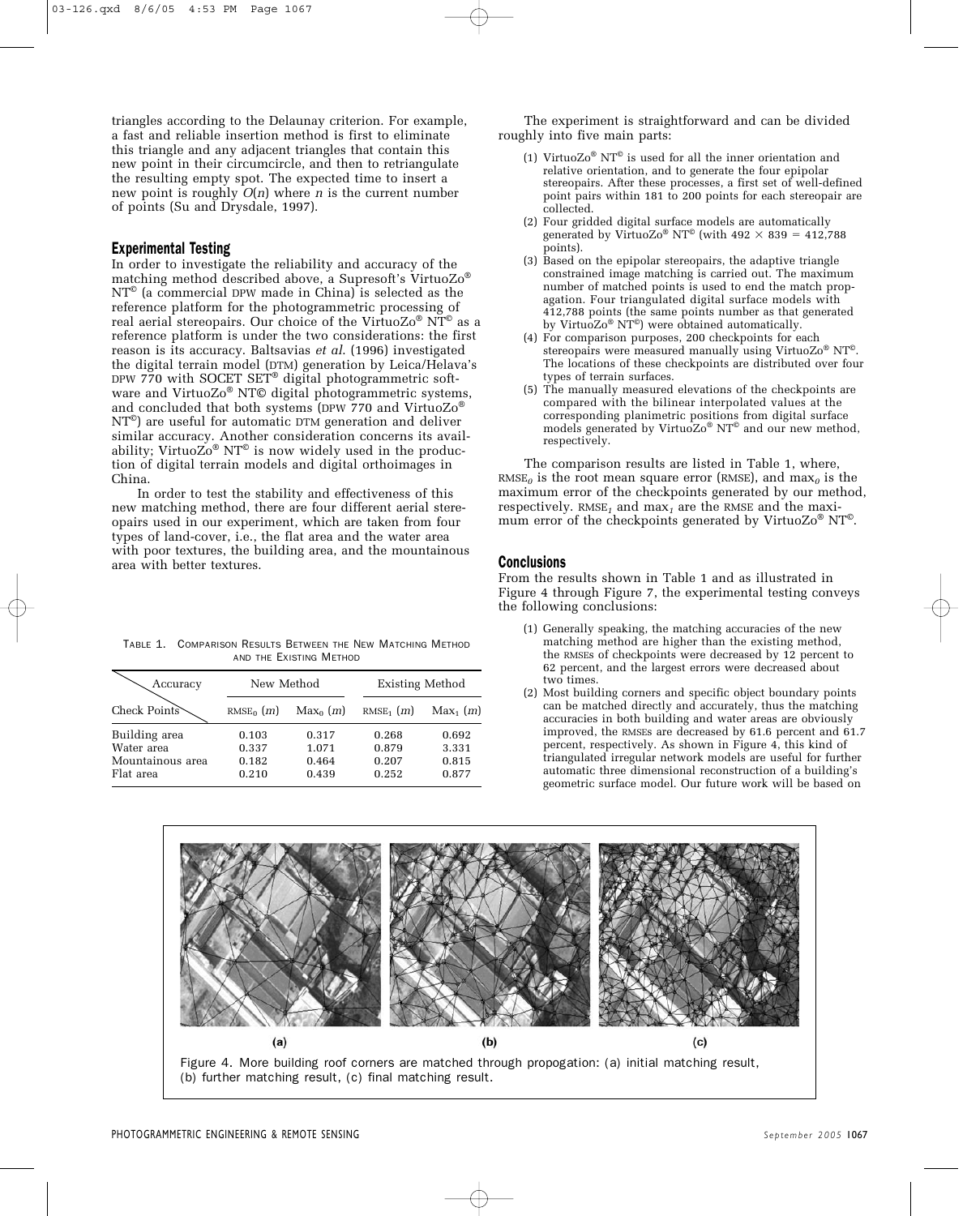

Figure 5. The matching propagation in a water area of poor texture: (a) initial matching result, (b) further matching result, (c) final matching result.





such kind of digital surface models to automatically extract and reconstruct the 3D geometry of buildings.

(3) The false matching caused by occlusion and repetitive texture in texture-poor areas is reduced to a minimum by

using various corners and the local geometric constraint. As shown in Figure 5 and Figure 7, the local continuity constraint is increasingly and explicitly enforced while the triangulation is being refined iteratively in texture-poor